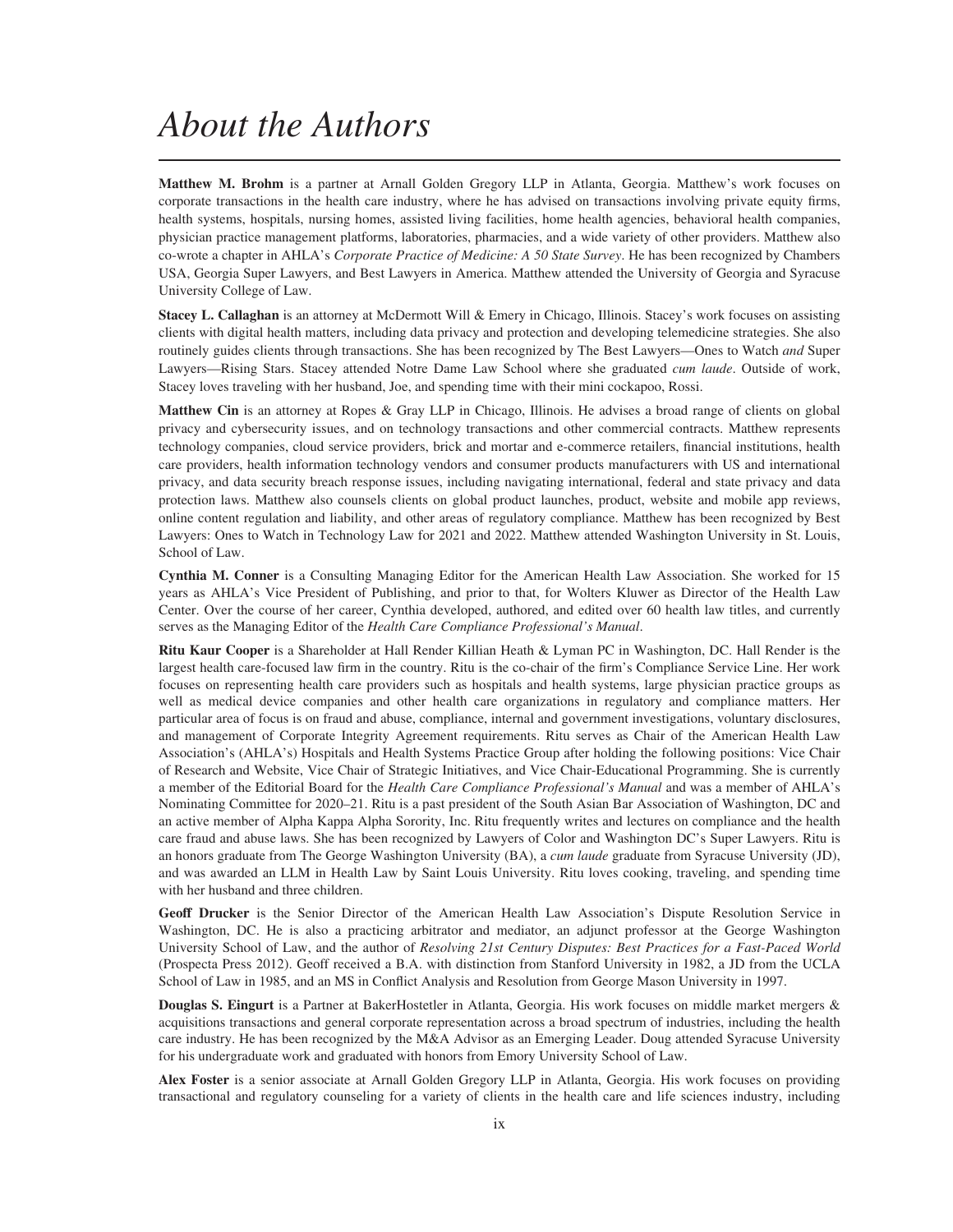## *About the Authors*

health systems, nursing homes, hospitals, ambulatory surgery centers, assisted living facilities, hospices, physician groups, and other health care providers. Alex also represents domestic and foreign private equity investors in health care, REITs and other investors in health care real estate, developers of health care facilities, management companies, and lenders. He has been recognized by Best Lawyers in its "Ones to Watch" listing. Alex attended the University of Georgia and the University of Virginia School of Law.

**Sarah Hogan** is a partner at Wilmer Cutler Pickering Hale and Dorr LLP in Boston, Massachusetts. Her work focuses on advising companies in the life sciences and digital health industries in connection with structuring and negotiating intellectual property licenses, strategic collaborations, and other complex commercial transactions. Her clients include startups, venture capital and private equity-backed entities, privately held businesses, hospitals, nonprofit research organizations, and large public companies. She was recognized as a life sciences "star" in the 2020 edition of *LMG Life Sciences* and was also selected by her peers as one of the *Best Lawyers in America®* in the area of Health Care Law. Sarah attended Northeastern University School of Law where she earned her JD; University of New Hampshire where she earned an MS in Genetics; and Worcester Polytechnic Institute where she earned a BS in Biotechnology. Drawing on her scientific background and over 15 years in private practice, Sarah delivers practical solutions that lay the groundwork for successful, productive collaborations.

**Lindsay P. Holmes** is a Corporate Counsel at Amazon.com, Inc. in Arlington, Virginia. Her work focuses on pharmacy and FDA-related matters. She has been recognized by Chambers and Partners as an Associate to Watch in Health Care: Pharmaceutical/Medical Products Regulatory, Washington, DC. Lindsay attended the University of Miami School of Law, *cum laude* and received her LLM in Law & Government with a specialization in health law and policy from American University, Washington College of Law.

**David Kopans** is an Of Counsel at Jones Day in Columbus, Ohio. His work focuses on advising health insurance and health care clients on managed cared care and other regulatory and transactional matters, and advising clients in the health care and life sciences industries on a variety of matters related to health information privacy and security compliance under state and federal laws (including the Health Insurance Portability and Accountability Act of 1996). David's clients include health care providers, insurers and other payers, life sciences companies, and digital health and telehealth companies offering mobile applications, online solutions, and data analytics. David attended Villanova University School of Law (JD 2008, *cum laude*), The Ohio State University (MA 2004) and Bowling Green State University (BA 2002, *summa cum laude*).

**Robin L. Larmer** is the Vice President of Legal Affairs and Chief Compliance Officer at Northwest Kidney Centers in the Seattle, WA area. Her work focuses on health plan and health care facility licensure and accreditation, regulatory compliance, health information privacy and security, physician and facility contracting, and mergers and acquisitions. Robin earned Bachelor's and Master's degrees from the University of Wisconsin-Madison and a JD, *magna cum laude*, from the University of Minnesota Law School, where she was elected to the Order of the Coif. Robin serves as a volunteer Director on the board of a local nonprofit organization dedicated to improving access to specialty health care for low income and uninsured members of the community.

**Michael L. Lawhead** is a partner at BakerHostetler in Los Angeles, California. His work focuses on public and private equity and debt offerings, representing issuers, underwriters, placement agents and investment funds in myriad industries, including life sciences and health care. Michael also represents public and private companies, for which he serves as outside general counsel, in general corporate and securities matters, including SEC reporting and compliance, Nasdaq and NYSE listing and compliance, corporate governance, investor relations and executive compensation. Michael received a BA in Political Science from the University of California, Los Angeles, and a JD, *cum laude*, from Washington and Lee University School of Law.

**Rachel Ludwig** is an Associate at DLA Piper LLP (US) in Washington, DC. Her work focuses on counseling health care clients on a variety of regulatory, compliance, and transactional matters, including digital health regulatory and strategic matters, structuring and implementing telehealth networks, fraud and abuse, health information privacy and security, corporate structure and governance issues, billing and reimbursement, and licensing and accreditation of health care providers and suppliers. She guides clients through strategic health care transactions and provides counseling on regulatory requirements and risks related to mergers and acquisitions and private equity investment. Rachel attended the Ohio State University Moritz College of Law for law school and University of Maryland—College Park for undergraduate studies.

**Stanford L. Moore** is an Associate at BakerHostetler in Atlanta, Georgia. He concentrates his practice on health care law, focusing primarily on the regulatory compliance of health care organizations and state Certificate of Need laws. Stanford received his JD, *cum laude*, from Case Western Reserve University School of Law, and his BS, *cum laude*, from Georgia State University.